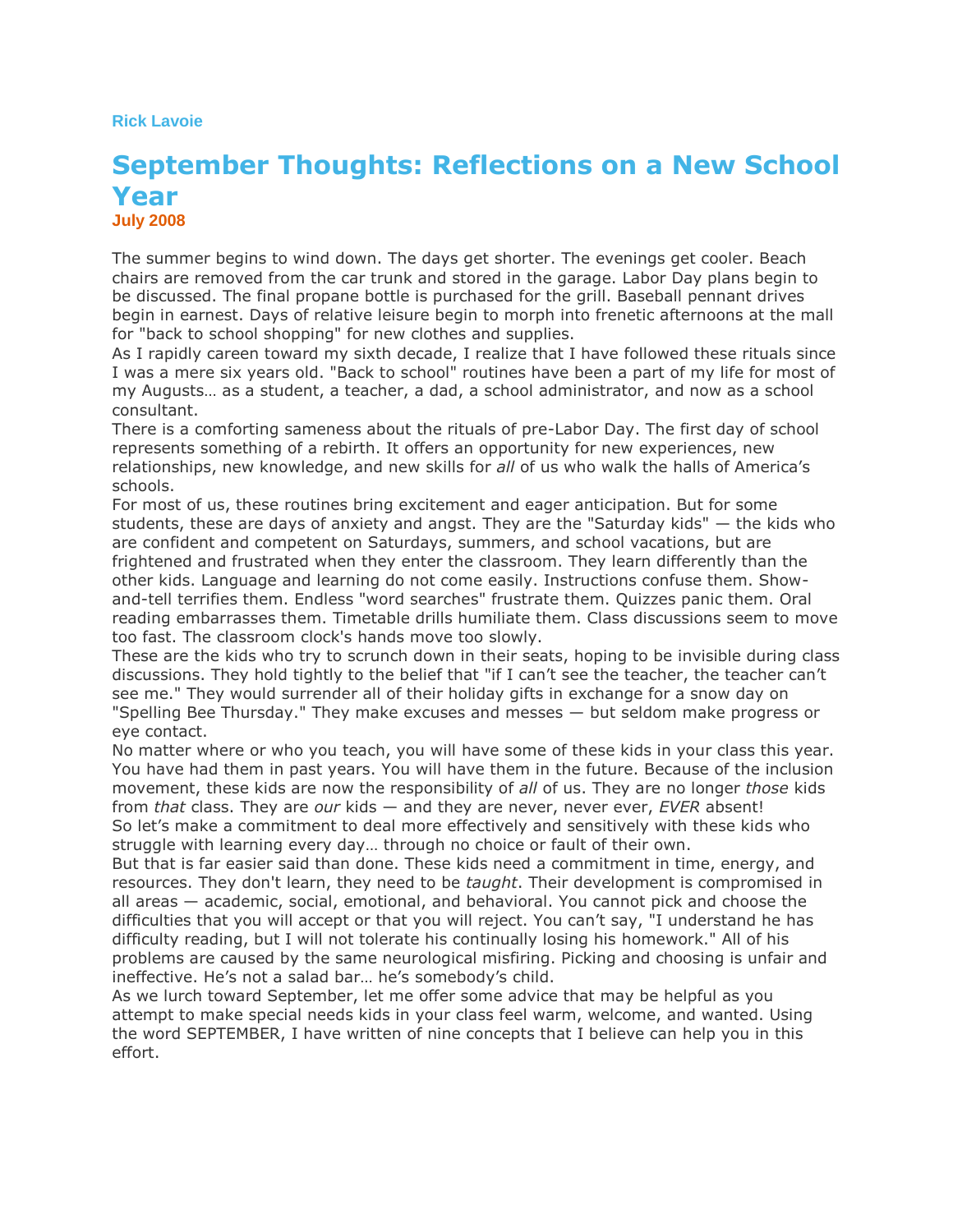# **S — Squeaky wheel**

We often hear our colleagues complain about the extra time and effort that special needs kids require (or demand!). They lament, "The squeaky wheel gets the grease."

As advocates and shepherds for these kids, we need to be ever mindful of the fact that the squeaky wheel *needs* the grease, that's why it's squeaking.

Further, if you don't apply the grease, the wheel is likely to fall off the wagon or bring the wagon to a screeching halt!

One of the most troubling phrases in education currently is "attention-seeking behavior." Teachers moan "…he's only doing it for attention."

*Well, then, give him some!*

How often does a child tell us what he needs?

Our contraindicated (and counterproductive) approach to "attention-seeking behavior" is to ignore the child. You may choose to ignore the behavior… but you can't ignore the underlying need.

## **E — Every child is motivated in a different way**

Teachers recognize that we must use a variety of approaches to teach reading because children learn to read in a variety of ways. Some children require a visual approach; others need auditory methods. Some students benefit from structured phonics; other students require a more language-based approach. One size does not fit all.

However, many teachers will attempt to *motivate* all thirty, unique and disparate students in the class by using one, solitary approach. Further, the approaches that we commonly use to inspire kids (competition, reward systems, punishment, etc.) are effective with only a small minority of the children.

In my new book, *[The Motivation Breakthrough: 6 Secrets to Turning On the Tuned-Out](http://www.learningstore.org/we1149b.html)* 

*[Child,](http://www.learningstore.org/we1149b.html)* I offer a new and innovative approach to student motivation. These methods are based upon the extraordinary research conducted by America's advertising industry. Madison Avenue has invested tens of millions of dollars studying the motivational needs and habits of America's youth. Of course, they use these data to design and market CDs, DVDs, candy novelties, clothing, and other products for the multi-million dollar "kids' market." Nevertheless, the research offers invaluable insights into methods and strategies to motivate and inspire children.

Primary among the research findings is the fact that different kids are motivated by different approaches. As a result, marketers use a variety of strategies within a single commercial in order to ensure that a maximum number of potential customers are reached. Teachers must also use a variety of motivational approaches. In the book, I outline and explain the six 'P's of student motivation. There are six basic "drives" that inspire students to strive toward their fullest potential. They include:

- Praise
- People
- Prizes
- Projects
- Prestige
- Power

We must use all six approaches daily in order to ensure that we motivate all the students, particularly in learning and language.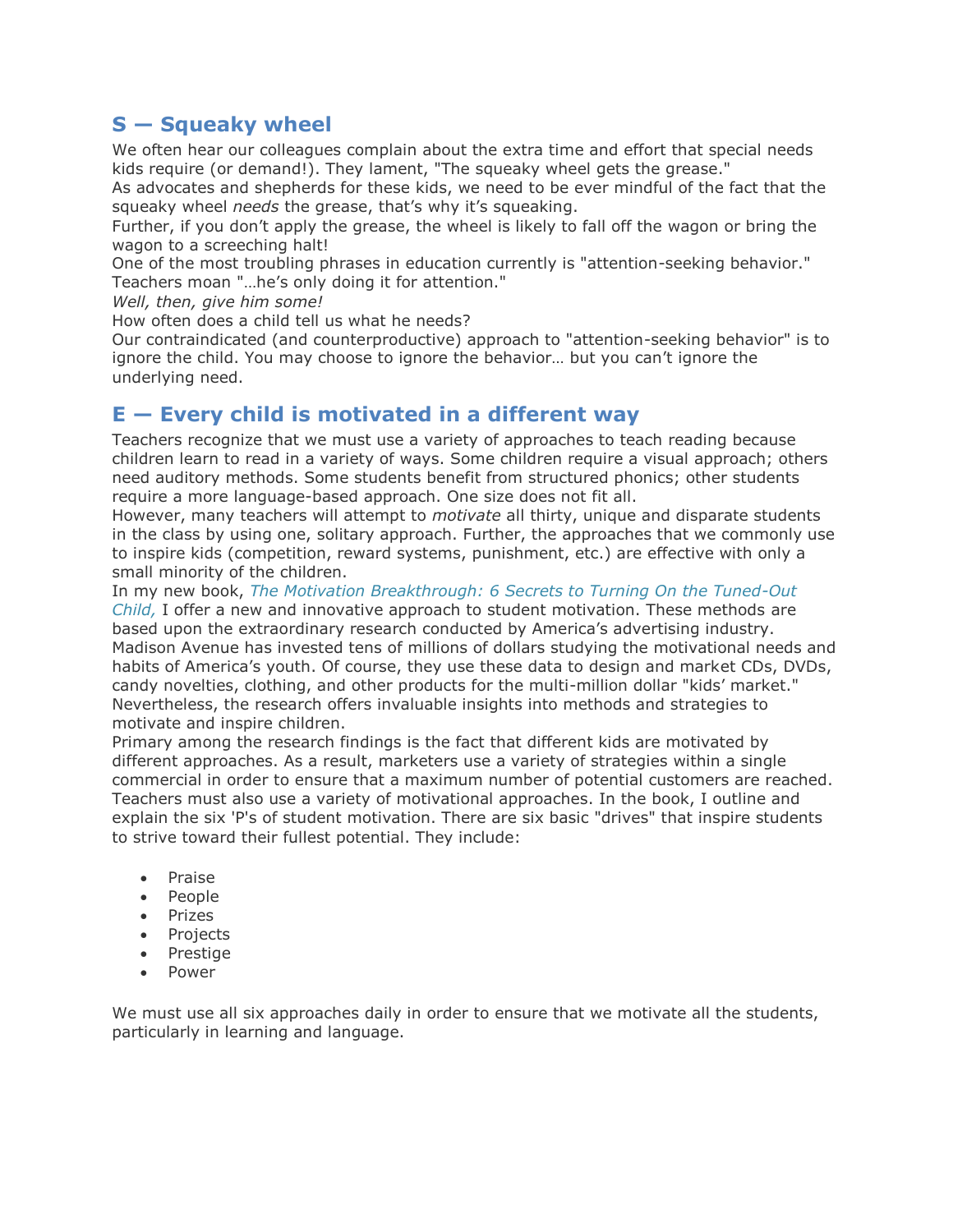## **P — Performance inconsistency**

One of the most common — but least understood — difficulties experienced by struggling students is performance inconsistency. Quite simply, their learning problems come and go. Some days they are capable of accomplishing a certain academic task and other days they cannot. They can spell "banana" on Tuesday, but spell it incorrectly on Thursday. Of course, teachers find this inconsistency quite frustrating. But try to imagine the

frustration felt by the *child.*

These kids historically have "good days" and "bad days" that are largely beyond their control. I have a long-held belief that the true test of our understanding of these kids does *not* lie in our reaction to their "bad days," but rather in our response to their "good days." Too often, when a child is having a "good day" we actually *punish* him for it. We say things like:

"Well, I guess you can do this work, when you put your mind to it!"

We use his positive performance as evidence that he had "not been trying hard enough" in the past.

This school year, make a commitment to provide sensitive support on the kids' "bad days" and to embrace, celebrate, and maximize their "good days."

# **T — Troubled kids**

You will have students in your class who are troubled. They face tremendous difficulties in their communities and their homes. They struggle daily with dysfunction and discord. They enter your class feeling helpless and hopeless.

Try to be a sentry against this hopelessness. Let your classroom be the *one* place where they feel safe, secure, and valued. Demonstrate that you accept them and provide them with much needed attention and affection.

This can be done in three ways. When William Blake turned eighteen, he asked his mentor Henry James what three things he should do in order to be a good person. James responded, *"Do these three things. Be kind. Be kind. Be kind."*

Small, unsolicited (and often undeserved) acts of kindness can do much to soften and reach the troubled child. A smile, an encouraging note, a positive comment on the top of a homework assignment, asking about his dog, greeting him at the classroom door, a hand on his shoulder, using his nickname, or sending him a postcard from your vacation can truly make a difference.

Because this child faces challenges and problems that are beyond his ability to understand or solve, he will often strike out by disrupting your class. Don't take this behavior

personally. Rather, continue to provide him support and warmth. Kids need love most when they deserve it least.

When this child has ruined your lesson, disrupted your class, and challenged your authority for the tenth time that month, try (and try, and try, and try!) to remember the sage words of L. Tobin:

*The pain that a troubled child causes is never greater than the pain that he feels.* These kids are in pain. They hurt. They strike out against that pain. *Remember*: Hurt people hurt people. Don't take it personally.

## **E — Entrusted, so act** *in loco parentis*

In a few weeks, twenty-five sets of parents will be entrusting you with their most precious possession – their child. They are not dropping off their air conditioner or their lawn mower for repair, they are giving over the care of their baby.

You must view this trust as a sacred and humbling responsibility. Quite simply, there is no greater privilege or responsibility that one human being can give to another than to surrender temporary care of their child.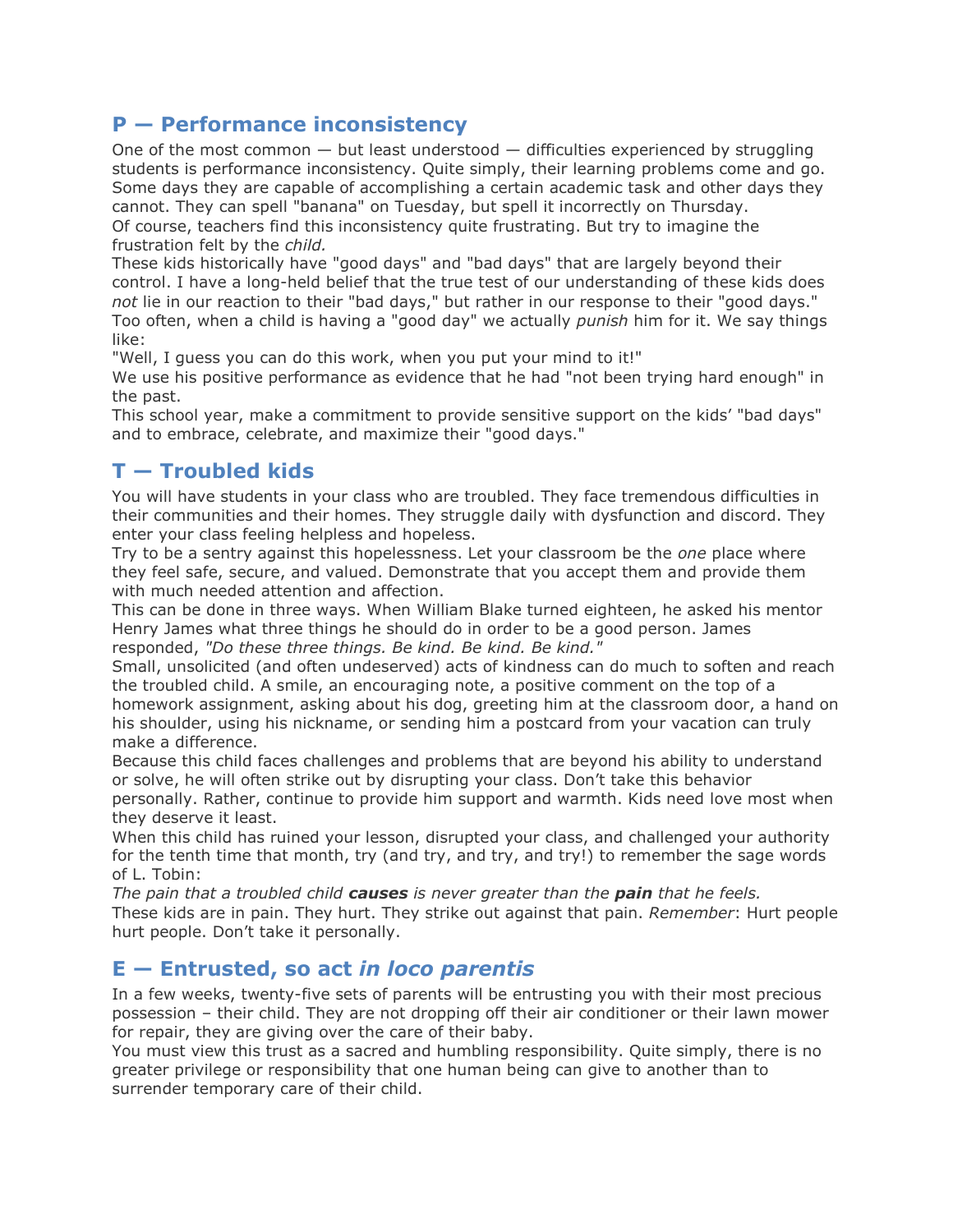Take this responsibility seriously. It is unrealistic to expect that you will care for your students as deeply as you care for your own children. But, it is realistic to expect you to treat your students with the same respect and sensitivity that you would hope that your kids' teachers would give to them.

Every one of your students is somebody's child. Give them the dignity and respect that you would want for your own kids.

You are late for a meeting in the school's conference room. You are running down the hallway with your overstuffed file folders tucked under your arm. Your mind is reeling with test scores, agendas, assessment results, and curriculum details.

Suddenly you see an eight-year-old on her knees in the hallway. Tears are welling in her eyes as she attempts to gather the reams of worksheets and homework assignments that litter the floor along with the five pencils, a dozen scrunchies, 50 paper clips, a ruler, and a half-eaten Snickers. She has dropped her backpack and the contents have cascaded in every direction.

But you are late for your meeting… and she's not in your class… you don't even know her. But, stop for a moment. Think. Reflect. What would you want a teacher to do if that were your child? What if it were *your* Josh, or Jenny, or Emma, or Shirana? You would hope that the teacher would stop and provide your child with the care and comfort that s/he needs. So do it for somebody else's kid.

Parents surrender their child to you with the expectation of *in loco parentis*. You are the parent in the parent's absence. An awesome responsibility… and privilege.

#### **M — Multidisciplinary education doesn't work**

The 1970s heralded a significant movement in the field of special education: multidisciplinary teams.

These teams consisted of representatives from a number of disciplines involved in the child's program (occupational therapists, physical therapists, teachers, counselors, administrators, parents, etc.). In theory, the input of these various professionals would allow us to understand and serve "the whole child" by considering all areas of the child's development.

Great idea! But it didn't work.

In many school systems, the effectiveness of these multidisciplinary teams was negated by territoriality, turf wars, egos, and infighting. Professionals often enter these meetings with the intention of defending and protecting their departments and their budgets. The needs of the child became secondary.

The prefix "multi" comes from the Latin meaning "many." Multidisciplinary meetings often deteriorate into battlegrounds between and among the "many" professionals who design and implement the child's program.

We need to drastically modify our approach and adopt a transdisciplinary model to our teams. "Trans" is from the Latin "across," and this indicates a spirit of cooperation and collegiality among team members. Problems and issues are put on the table and *everyone* offers input and opinions.

When twelve highly trained professionals and the child's parents sit around a table, you have a virtual treasure chest of wisdom, training, and experience present. Who is to say that the English teacher might not have a great idea about how to get the kid to show up on time for his math class? Who is to say that the math teacher might have a strategy that will help the kid memorize the state capitals? And maybe Mom can contribute a method that will be useful for the counselor when the child is overly anxious.

Transdisciplinary meetings allow the team members to "take their uniforms off." They are no longer at the meeting to defend, represent, and protect *their departments* — they are there to defend, represent, and protect *the student*.

I promise you will find that transdisciplinary meetings are lively, stimulating, productive  $$ and effective. A teacher once told me, "At a transdisciplinary meeting, I feel valuable and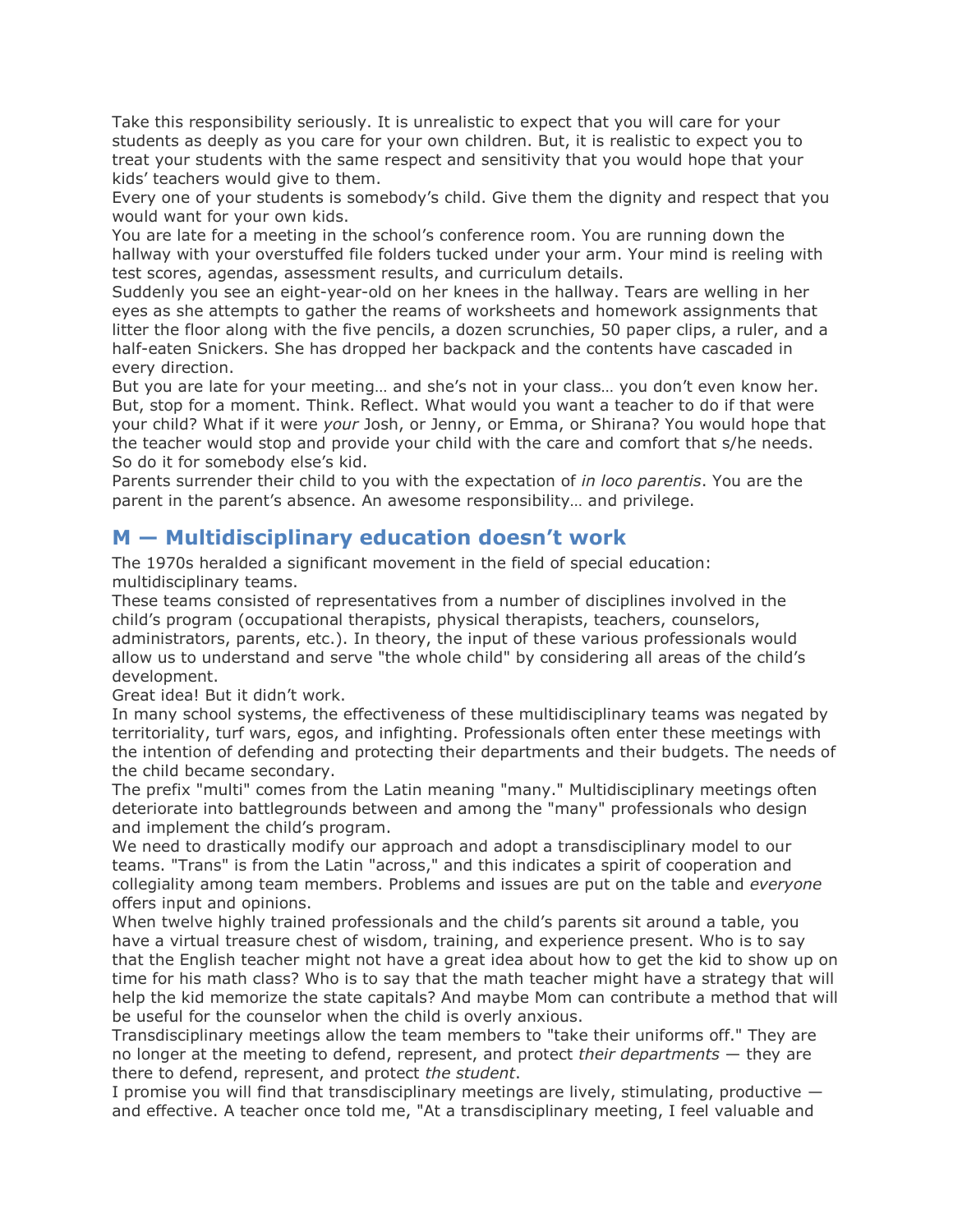valued. We discuss important issues and solve real problems. Solutions are based upon the child's best interests, not on the needs of the adults. I never feel more like a professional than when I sit around that table."

## **B — Bad versus dumb**

I conduct a seminar titled, "Developing a Philosophy of Education: If You Don't Stand for Something, You'll Fall for Almost Anything." In the workshop I discuss twelve basic philosophical tenets that we need to embrace in order to understand and serve our students. Primary among these is:

At any given moment, any kid would prefer to be viewed as a *bad* kid rather than a *dumb* kid.

Children, particularly adolescents, live daily in paralyzing fear of being embarrassed in front of their peers. If they are put in the position of looking *bad* or looking *dumb*, they will invariably choose to look *bad*.

Therefore, the poor speller disrupts the spelling bee; the kid with verbal difficulties acts up during class discussions; the student with math difficulties gets thrown out of his algebra class.

This year, if a child is acting consistently "bad," reflect for a moment: are your approaches and activities making him look "dumb?" If they are, he will choose to look "bad" and disrupt the activity in an attempt to prevent his weakness from being displayed for all to see. Before you change the *child's* behavior, maybe you need to change your own.

#### **E — Each year is a new year**

It is important that you take this perspective in order to make the year successful for you and your students.

I had a gifted professor during my undergraduate years who taught courses in "methods and materials." She constantly told us to try new strategies and approaches and avoid getting in a "classroom rut" when you use the same materials and methods year after year after year. She would remind us, "There are two ways that you can get twenty years of teaching experience. One way is to get twenty years of experience….the other is to get ONE YEAR of experience twenty times."

Learn new teaching skills. Try different approaches. Change your bulletin boards. Modify your methods. Re-arrange your room. Keep your teaching fresh!

You should also remember that September marks a "New Year" for your students, too. Give them an opportunity for a fresh start. Don't let difficulties or issues from *last* year spill over into *this* year. Wipe the slate clean.

Read the kids' files and seriously consider the input and opinions of the teachers who worked with the child in the past. BUT don't let these reports shade your opinions about (and treatment of) that child. Let him begin the school year with a clean slate.

I was a bad boy when I was in fourth grade! My undiagnosed ADHD made school a very confusing and threatening place for me. The increased curriculum demands in fourth grade made it necessary for me to read longer chapters, sit still for lengthy class discussions, and pay attention to mind-numbing details related to grammar, math, and science. In response to these challenges, I was often disruptive and disorderly in the class.

Miss Moran and I had skirmish after skirmish, and I generally lost these battles. That only served to strengthen my resolve to fight the system.

All in all it was a very rough year. Over the next summer, I made a strong commitment to myself that I would *not* have trouble in Miss Counihan's fifth grade class. I'd be good. I'd sit still. I'd do my classwork. I'd volunteer. I'd answer questions. I'd behave. I'd make it my best year *ever*. Promise.

I entered Miss Counihan's class in September of 1959 with commitment and resolve. I could change. I would change. I took a seat between Jimmy Root and Patty Straka, two kids that